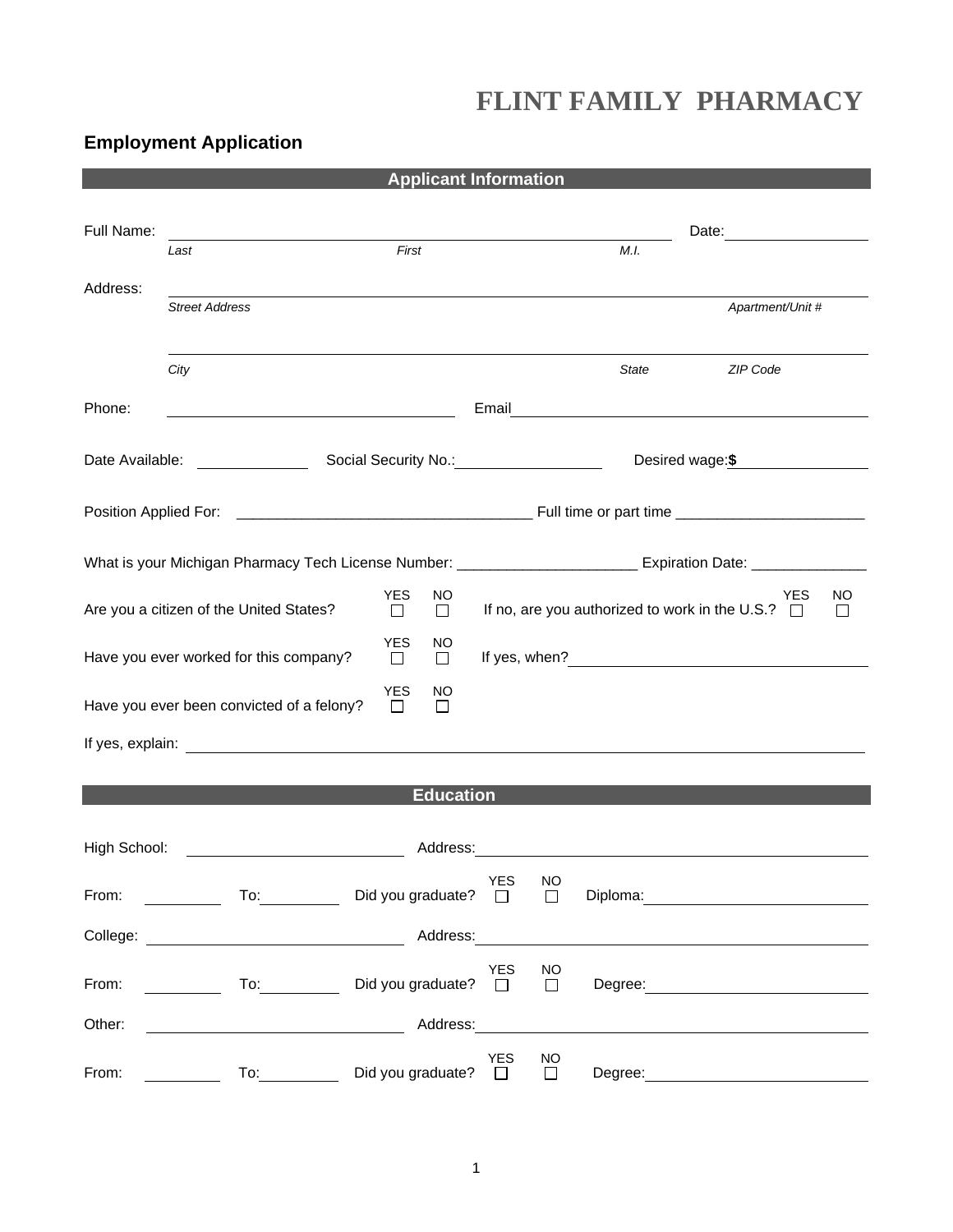## **Previous Employment**

| Company:   | <u> 1990 - John Harry Harry Harry Harry Harry Harry Harry Harry Harry Harry Harry Harry Harry Harry Harry Harry H</u>                                                                                                                |                                                                                                                                                                                                                                        |
|------------|--------------------------------------------------------------------------------------------------------------------------------------------------------------------------------------------------------------------------------------|----------------------------------------------------------------------------------------------------------------------------------------------------------------------------------------------------------------------------------------|
| Address:   | <u> 1989 - Johann Barn, mars ann an t-Amhainn an t-Amhainn an t-Amhainn an t-Amhainn an t-Amhainn an t-Amhainn an</u>                                                                                                                | Supervisor: Victor Communication Communication                                                                                                                                                                                         |
| Job Title: | Starting Wage: \$                                                                                                                                                                                                                    | Ending Wage: \$                                                                                                                                                                                                                        |
|            |                                                                                                                                                                                                                                      |                                                                                                                                                                                                                                        |
|            |                                                                                                                                                                                                                                      | Reason for Leaving:<br><u>Next and the manufacture of the set of the set of the set of the set of the set of the set of the set of the set of the set of the set of the set of the set of the set of the set of the set of the set</u> |
|            | YES NO<br>May we contact your previous supervisor for a reference?<br>$\Box$<br>$\perp$                                                                                                                                              |                                                                                                                                                                                                                                        |
|            |                                                                                                                                                                                                                                      |                                                                                                                                                                                                                                        |
|            | Company: <u>example and the set of the set of the set of the set of the set of the set of the set of the set of the set of the set of the set of the set of the set of the set of the set of the set of the set of the set of th</u> | Phone: 2008                                                                                                                                                                                                                            |
|            |                                                                                                                                                                                                                                      | Supervisor: Victor Communication Communication                                                                                                                                                                                         |
|            | Starting Wage: \$                                                                                                                                                                                                                    | Ending Wage: \$                                                                                                                                                                                                                        |
|            |                                                                                                                                                                                                                                      |                                                                                                                                                                                                                                        |
|            |                                                                                                                                                                                                                                      | Reason for Leaving: Network of the Reason for Leaving:                                                                                                                                                                                 |
|            | <b>YES</b><br>NO.<br>May we contact your previous supervisor for a reference? $\Box$<br>$\Box$                                                                                                                                       |                                                                                                                                                                                                                                        |
|            |                                                                                                                                                                                                                                      |                                                                                                                                                                                                                                        |
| Company:   |                                                                                                                                                                                                                                      | Phone:                                                                                                                                                                                                                                 |
| Address:   |                                                                                                                                                                                                                                      | Supervisor: <b>Example 2019</b>                                                                                                                                                                                                        |
| Job Title: | Starting Wage: \$<br><u> 1980 - Johann Barbara, martin a</u>                                                                                                                                                                         | Ending Wage:\$                                                                                                                                                                                                                         |
|            |                                                                                                                                                                                                                                      |                                                                                                                                                                                                                                        |
|            |                                                                                                                                                                                                                                      | Reason for Leaving:<br><u>Neason</u> for Leaving:                                                                                                                                                                                      |
|            | <b>YES</b><br>NO.<br>May we contact your previous supervisor for a reference?<br>$\Box$<br>$\Box$                                                                                                                                    |                                                                                                                                                                                                                                        |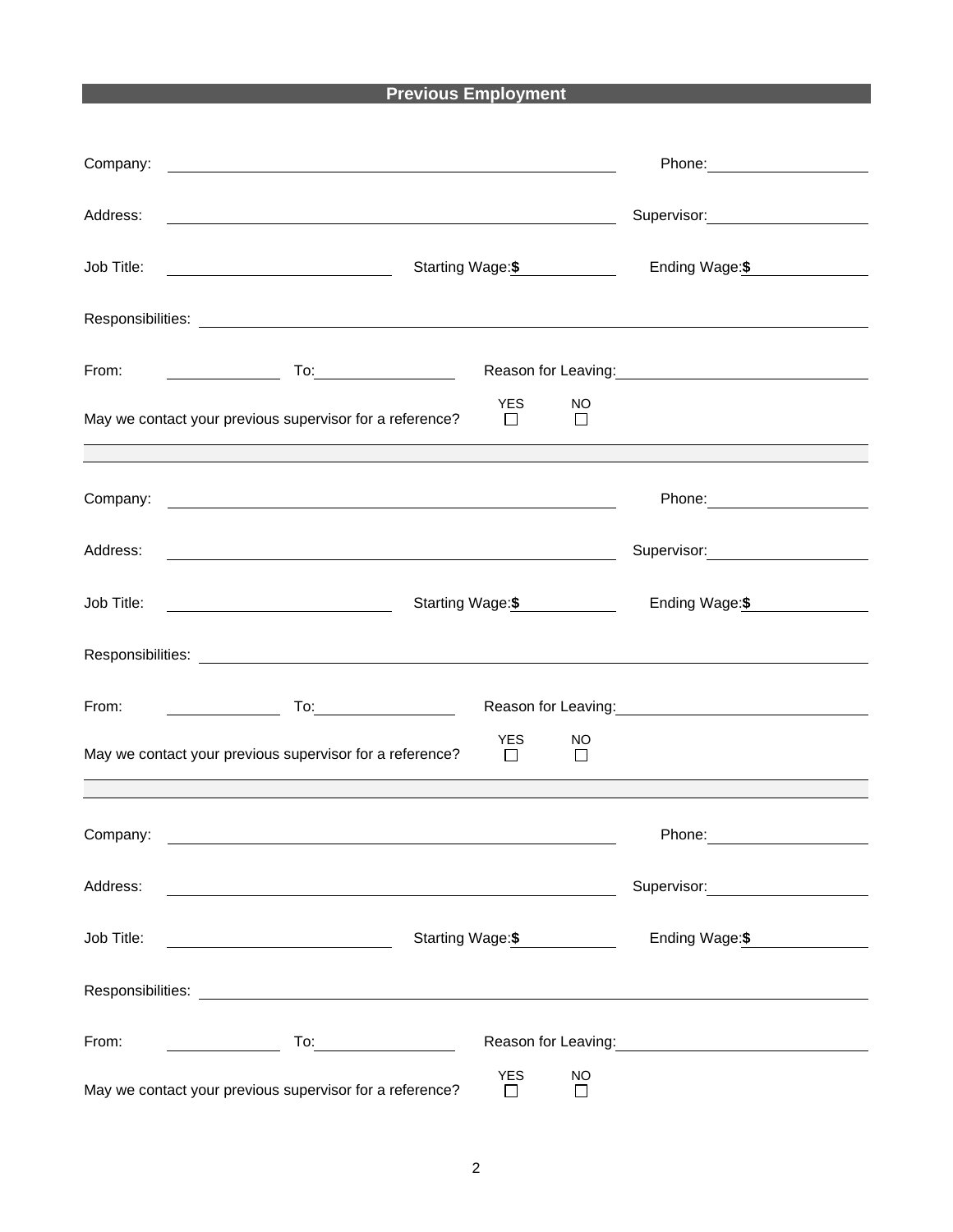### **References**

*Please list three professional references.*

| Address:<br>the control of the control of the control of the control of the control of the control of the control of the control of the control of the control of the control of the control of the control of the control of the control |                   |  |  |  |  |  |
|-------------------------------------------------------------------------------------------------------------------------------------------------------------------------------------------------------------------------------------------|-------------------|--|--|--|--|--|
|                                                                                                                                                                                                                                           |                   |  |  |  |  |  |
|                                                                                                                                                                                                                                           |                   |  |  |  |  |  |
| Address:<br><u> 1989 - Johann Stoff, deutscher Stoffen und der Stoffen und der Stoffen und der Stoffen und der Stoffen und der</u>                                                                                                        |                   |  |  |  |  |  |
|                                                                                                                                                                                                                                           |                   |  |  |  |  |  |
|                                                                                                                                                                                                                                           |                   |  |  |  |  |  |
| Address:<br><u> 1989 - Johann Barbara, martin amerikan basal dan berasal dan berasal dalam basal dan berasal dan berasal dan</u>                                                                                                          |                   |  |  |  |  |  |
| <u>Military Service Andrew Service</u> And The Contract of the Contract of the Contract of the Contract of the Contract of the Contract of the Contract of the Contract of the Contract of the Contract of the Contract of the Cont       |                   |  |  |  |  |  |
|                                                                                                                                                                                                                                           | From: To: To: To: |  |  |  |  |  |
|                                                                                                                                                                                                                                           |                   |  |  |  |  |  |
| If other than honorable, explain: The contract of the contract of the contract of the contract of the contract of the contract of the contract of the contract of the contract of the contract of the contract of the contract            |                   |  |  |  |  |  |
| Disclaimer and Signature and the control of the state of the state of the state of the state of the state of the                                                                                                                          |                   |  |  |  |  |  |
| I certify that my answers are true and complete to the best of my knowledge.                                                                                                                                                              |                   |  |  |  |  |  |

*If this application leads to employment, I understand that false or misleading information in my application or interview may result in my release.*

Signature: Date: